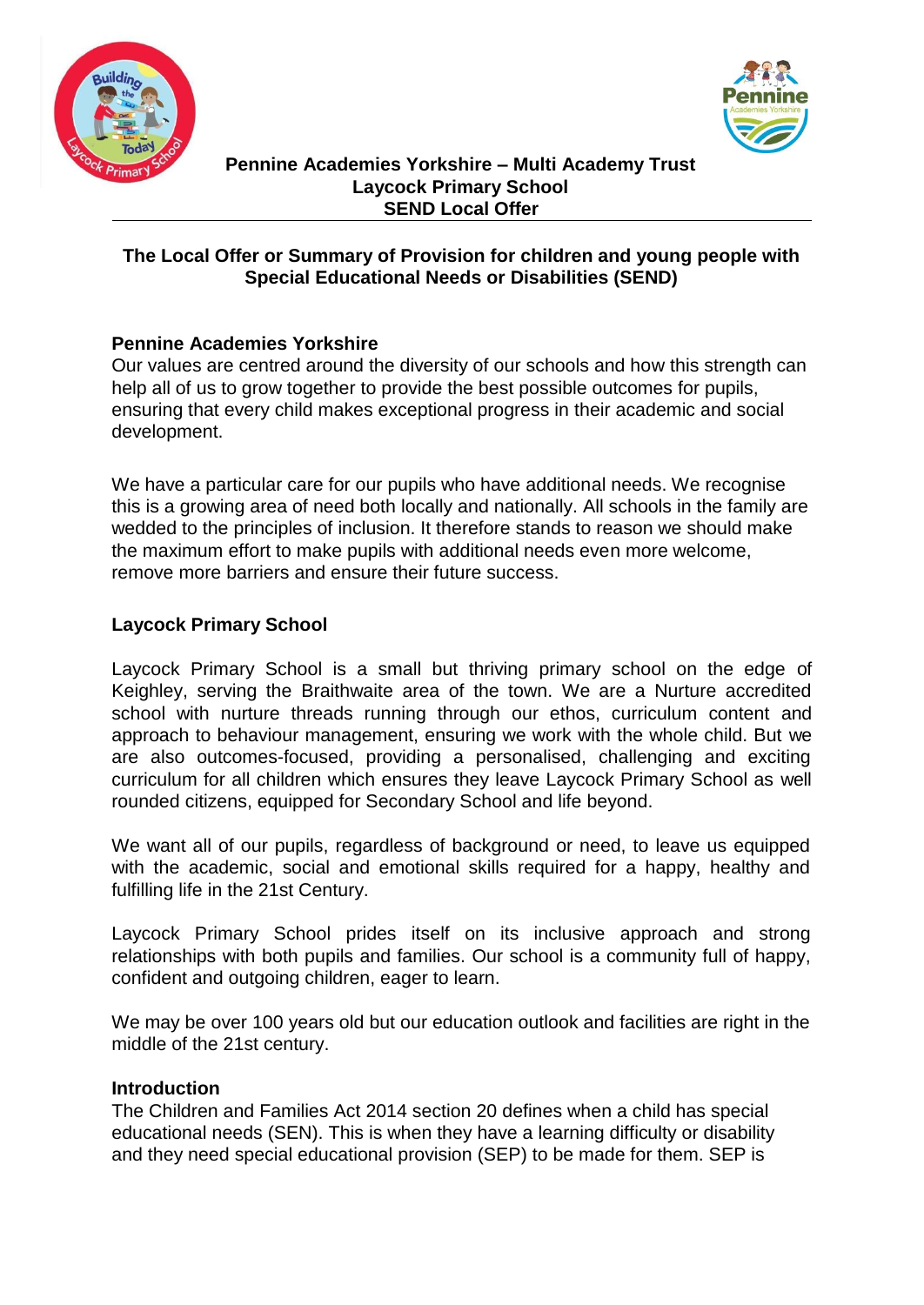



defined as any education or training provision which is additional to or different from that generally made for others of the same age.

When a potential special educational need has been identified, a graduated approach which involves assessing, planning, implementing and reviewing the approach taken with the child becomes increasingly personalised. This cyclical process, as we build a deeper understanding of the child's needs, enables school to continually reflect upon the approach taken.

The graduated approach based on the guidance from Bradford Metropolitan District Council's Children's Services for SEN is used to inform the provision in place for each child identified as having special educational needs. This is based on a three range structure which takes account of the following areas of need: Autistic Spectrum Condition, Speech, Language and Communication Needs, Moderate Learning Needs, Specific Learning Needs, Behavioural, Social and Emotional Needs, Hearing Impairments, Visual Impairment, Multisensory Impairment and Physical Difficulties.

Laycock Primary School provides provision for students until the threshold of an Education, Health and Care Plans (EHCP) is required. This is provided for each area of SEND. If a child is awarded an EHCP, the support provided in school will follow the detailed provision in the plan.

| ocnoci petans                    |                                                                                                                                                                                                                                                                                                                                                                                                         |
|----------------------------------|---------------------------------------------------------------------------------------------------------------------------------------------------------------------------------------------------------------------------------------------------------------------------------------------------------------------------------------------------------------------------------------------------------|
| <b>School Name</b>               | <b>Laycock Primary School</b>                                                                                                                                                                                                                                                                                                                                                                           |
| <b>School SENDCO</b>             | Lauren Evans                                                                                                                                                                                                                                                                                                                                                                                            |
| <b>Trust SEND Governorl</b>      | Deirdre Bailey                                                                                                                                                                                                                                                                                                                                                                                          |
| Type of School                   | <b>Mainstream Primary</b>                                                                                                                                                                                                                                                                                                                                                                               |
| Accessibility                    | Full wheelchair accessibility                                                                                                                                                                                                                                                                                                                                                                           |
| Agencies that can<br>be Accessed | Speech and Language<br><b>Service Educational</b><br>Psychologist<br>Specialist Advisory Teachers from Local Authority e.g.<br>learning difficulties teacher, autism specialists,<br>specialist teachers for children with social, emotional,<br>behavioural difficulties<br><b>School Nurse</b><br>CAMHS (Child Adolescent Mental Health<br>Services) Bereavement, domestic violence<br>support groups |
| <b>Provision Unique to</b>       | N/A                                                                                                                                                                                                                                                                                                                                                                                                     |
| School                           |                                                                                                                                                                                                                                                                                                                                                                                                         |

#### **School Details**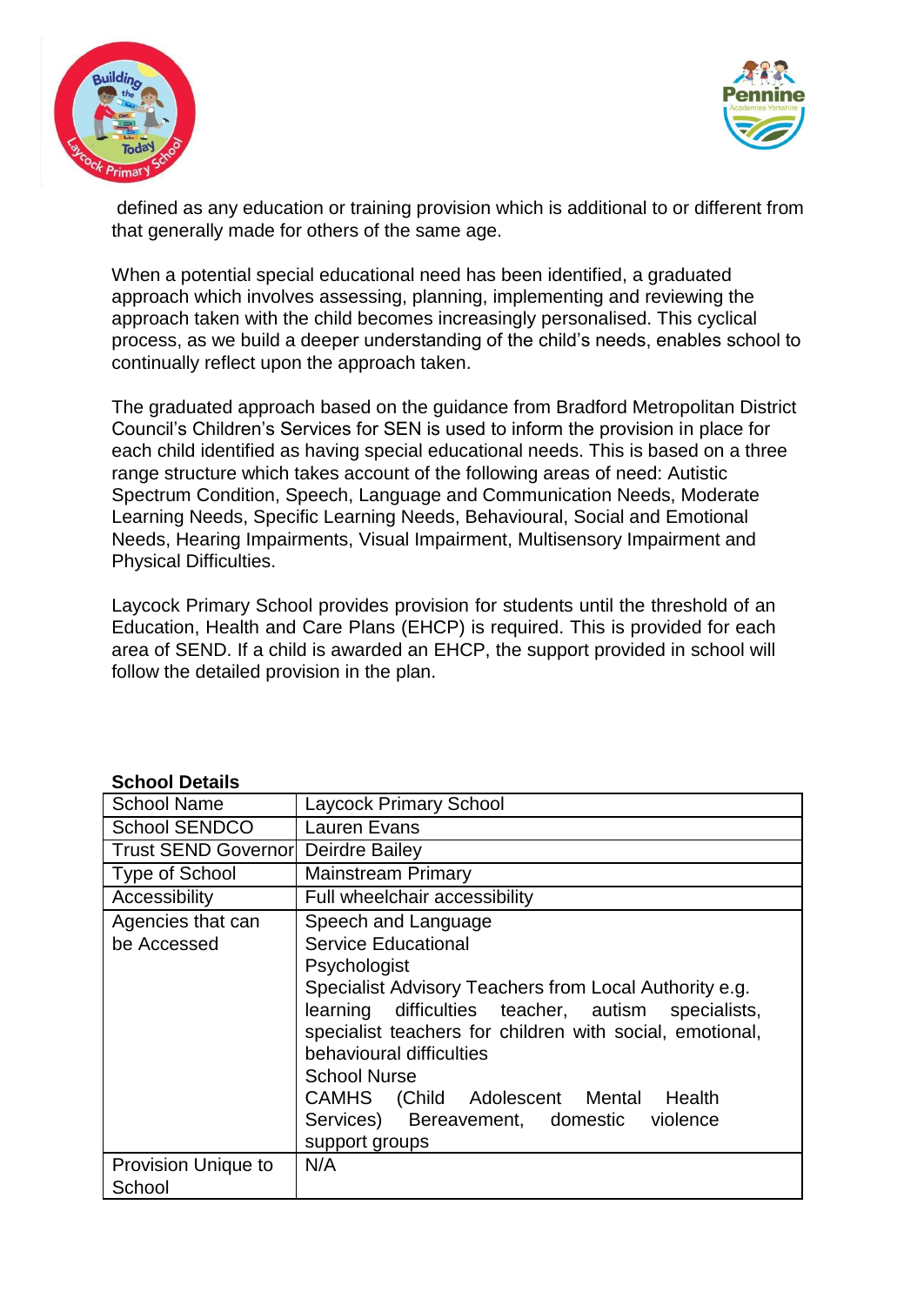onsultation with **Parents** Parents are invited to two parents evenings annually. Children on the SEND register are invited to a meeting with the teacher/SENDCO each term. Annual reviews take place for children with Education, Health and Care Plans. Before and after school activities All children are invited to before and after school clubs which change termly.

# **Individuals in School Responsible for SEND Provision**

## **The SENDCO is responsible for:**

Coordinating all the support for children with special educational needs or disabilities (SEND) and developing the school's SEND Policy and provision mapping to make sure all children get a consistent, high quality response to meeting their needs in school.

Ensuring that you are:

uilding

- involved in supporting your child's learning
- kept informed about the support your child is getting
- **•** involved in reviewing how they are doing.
- Liaising with all the other people who may be coming into school to help support your child's learning e.g. Speech and Language Therapy, Educational Psychology.
- Updating the school's SEND register (a system for ensuring all the SEND needs of pupils in this school are known) and making sure that there are excellent records of your child's progress and needs.
- Providing specialist support for teachers and support staff in the school so they can help children with SEND in the school achieve the best progress possible.

#### **The class/subject teacher is responsible for:**

- **▪** Quality First Teaching.
- Checking on the progress of your child and identifying, planning and delivering any additional help your child may need (this could be things like targeted work, additional support) and letting the SENDCO know as necessary.
- Writing My Support Plans where required and sharing and reviewing these with parents at least once each term and planning for the next term.
- Ensuring that all staff working with your child in school are supported to deliver the planned provision for your child, so they can achieve the best possible progress – this may involve the use of additional adults, outside specialist help and specially planned work and resources.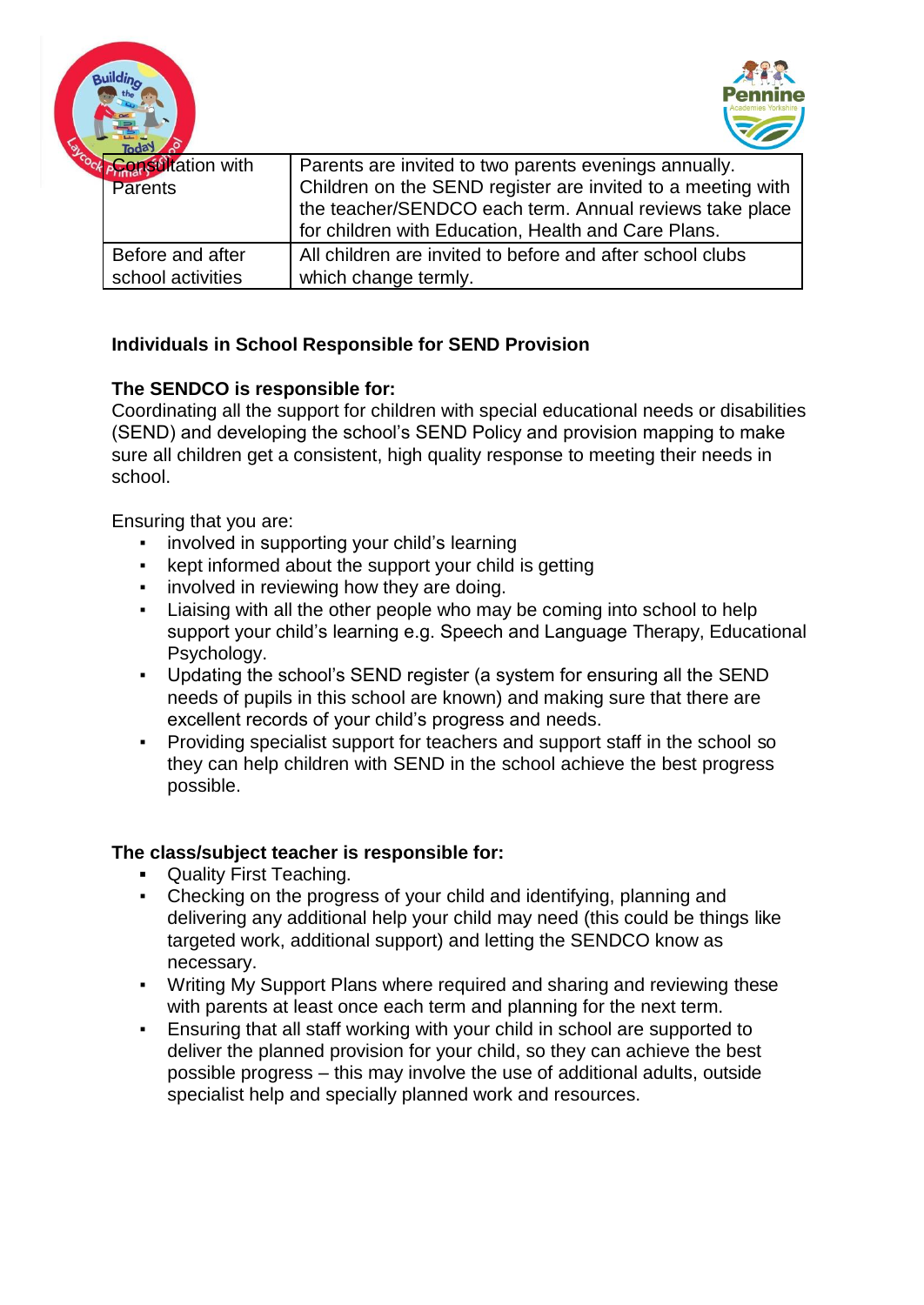



Ensuring that the school's SEND Policy is followed in their classroom and for all the pupils they teach with any SEND.

## **The Headteacher is responsible for:**

- The day to day management of all aspects of the school  $-$  this includes the support for children with SEND.
- **The Headteacher will give responsibility to the SENDCO and class teachers** but is still ultimately responsible for ensuring that your child's needs are met.
- The Headteacher must make sure that the Governing Body is kept up to date about any issues in the school relating to SEND.

### **The SEND Governor is responsible for:**

Making sure that the necessary support is made for any child who attends the school who has SEND.

### **Identification**

If you as a parent have concerns about your child's progress you should speak to your child's class teacher in the first instance. If the school has concern about your child's learning and they are identified as not making expected progress or has additional needs the school will set up a meeting to discuss this with you in more detail and to:

- Share initial concerns between school and home
- Review the provision that has been in place for your child and the impact of this provision
- Arrange additional support or interventions your child may need
- Discuss any further referrals to other professionals if necessary
- Explain and agree the review process that will be in place for your child

#### **Additional Support**

The school budget, received from Bradford Local Authority, includes money for supporting children with SEND. The Headteacher decides on the budget for Special Educational Needs and Disabilities in consultation with the school governors on the basis of the needs in the school. The Headteacher and the SENDCO review the information they have regarding the SEND requirements of the school, including; the children getting extra support already, the children needing extra support, the children who have been identified as not making as much progress as would be expected, deciding what resources/training and support are needed. All resources/training and support are reviewed regularly and changes made as appropriate.

Bradford Council have identified multiple categories for pupils with SEND. Within a mainstream school it is expected that provision will be made for pupils up to the threshold of an EHCP. We would also support pupils in receipt of an EHCP which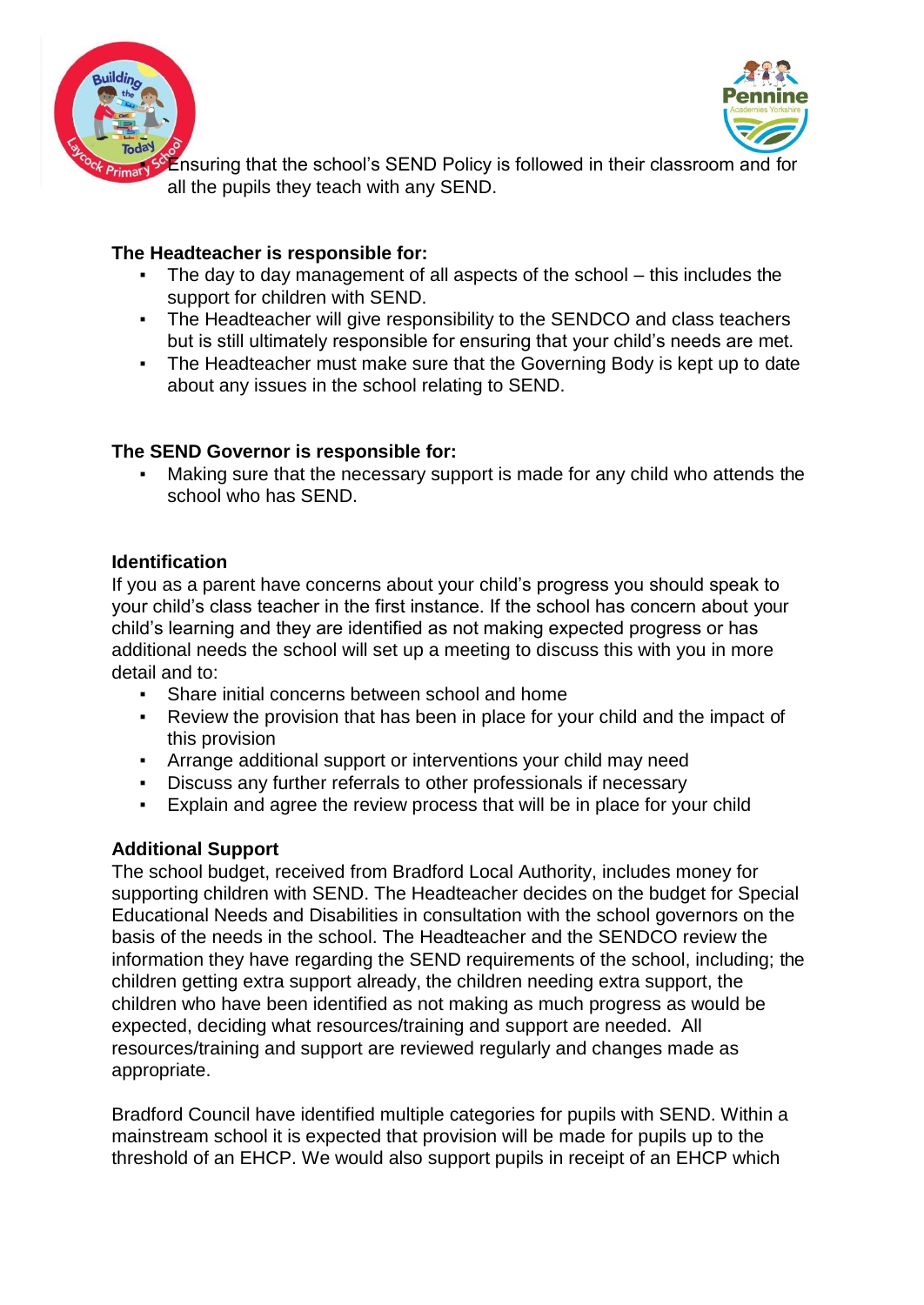



four school, which would show that the Local Authority and school agree that the needs of the child can be met within our setting.

## **Supporting the Parent**

We recognise the importance of supporting you as parents and carers and have the following support in place:

- The class teacher is regularly available to discuss your child's progress or any concerns you may have and to share information about what is working well at home and school so similar strategies can be used.
- The SENDCO is available to meet with you to discuss your child's progress or any concerns/worries you may have.
- All information from outside professionals will be discussed with you with the person involved directly, or where this is not possible, in a report.
- My Support Plans will be reviewed with your involvement each term as appropriate.
- Homework will be adjusted as needed to your child's individual needs.
- A home/school contact book may be used to support communication with you, when this has been agreed to be useful for you and your child.
- There are a number of parent support groups such as Parent Partnership (SENDIASS) and Bradford Families Information Service.
- The school's Parental Involvement Worker is available to speak and pass information to the correct people.

# **Supporting the Child**

The support on offer to your child is like them, unique. We tailor our strategies to support the individual. But they will follow the approaches detailed below:

| Your child will receive | <b>Quality First Teaching</b>                                                                |
|-------------------------|----------------------------------------------------------------------------------------------|
| Your child may receive  | Specific small group work                                                                    |
|                         | Specific targeted work on an individual basis as part                                        |
|                         | of a small group                                                                             |
|                         | Specialist individual support or sessions from<br>specialist teachers or other professionals |
|                         | Specified 1:1 support during lessons and or/<br>playtimes                                    |

| <b>Other Special Teams who</b> | <b>Autism Spectrum Team</b>                       |
|--------------------------------|---------------------------------------------------|
| may support your Child         | <b>School Nursing Team</b>                        |
|                                | <b>School Nursing Team</b>                        |
|                                | Cognition and Learning Service                    |
|                                | <b>Educational Psychology Team</b>                |
|                                | <b>Child and Adolescent Mental Health Service</b> |
|                                | (CAMHS)                                           |
|                                | Health Services as appropriate                    |